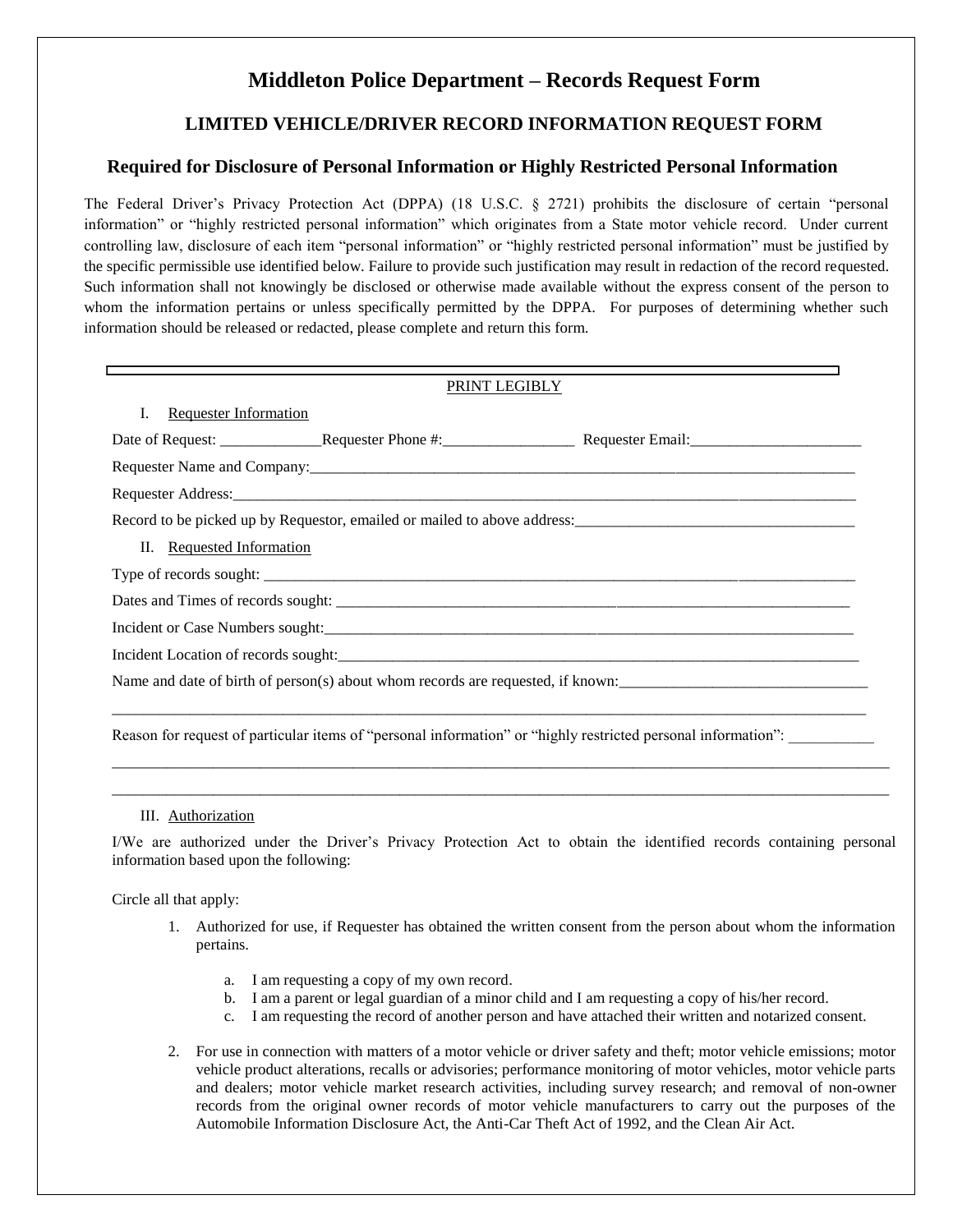- 3. A government agency (Federal, State, local, or tribal) or employed by such, for the purposes of the government agency to carry out its official functions.
- 4. A Federal, State, Circuit, local, or tribal court, or employed by such, for the purposes of the court to carry out its official functions.
- 5. A law enforcement agency, or employed by such, for the purpose of the law enforcement agency to carry out its functions.
- 6. Authorized representative, agent, contractor, or employed by such, of a legitimate business and the vehicle/driving record being requested will be used for normal course of business, but only to:
	- a. Verify accuracy of the personal information;
	- b. If such information as so submitted is not correct or is no longer correct, to obtain correct information, but only for purposes of preventing fraud, pursuing legal remedies, or collecting a debt.
- 7. Authorized for use in connection with any civil, criminal, administrative, or arbitral proceedings in any federal, state, circuit, local, or tribal court or agency, or before any self-regulatory body, including the service of process, investigation in anticipation of litigation, and the execution of enforcement of judgments and orders, or pursuant to an order of a federal, state, circuit, local, or trial court.
- 8. Authorized for use in research activities and producing statistical reports, as long as the personal information is not published, re-disclosed, or used to contact individuals.
- 9. Authorized representative, agent, contractor, or employed by such, of an insurer, insurance support organization, or self-insured entity and the vehicle/driving record(s) being requested will be used only in connection with the following:
	- a. Claims investigation;
	- b. Anti-fraud activities;
	- c. Rating or underwriting.
- 10. Authorized for use in providing notice to the owners of towed or impounded vehicles.
- 11. Authorized representative or owner of a licensed private investigative agency or licensed security service and the vehicle/driving record is being requested for the use of purposes permitted under the Driver's Privacy Protection Act.
- 12. Authorized as an employer, or its agent or insurer for use in obtaining or verifying information relating to a holder of a commercial driver license (CDL).
- 13. Authorized representative or owner of a private toll transportation facility for use in the operation of the facility.
- 14. For any other use specifically authorized under the law of the State that holds the record, if such use is related to the operation of a motor vehicle or public safety
- IV. Penalties

The Driver Privacy Protection Act (DPPA) is enforced by the U.S. Department of Justice, which may seek civil and criminal penalties for improperly obtaining, disclosing, or using personal information from a motor vehicle record for a purpose not permitted by the DPPA. In addition, private citizens may also seek civil damages in Federal Court.